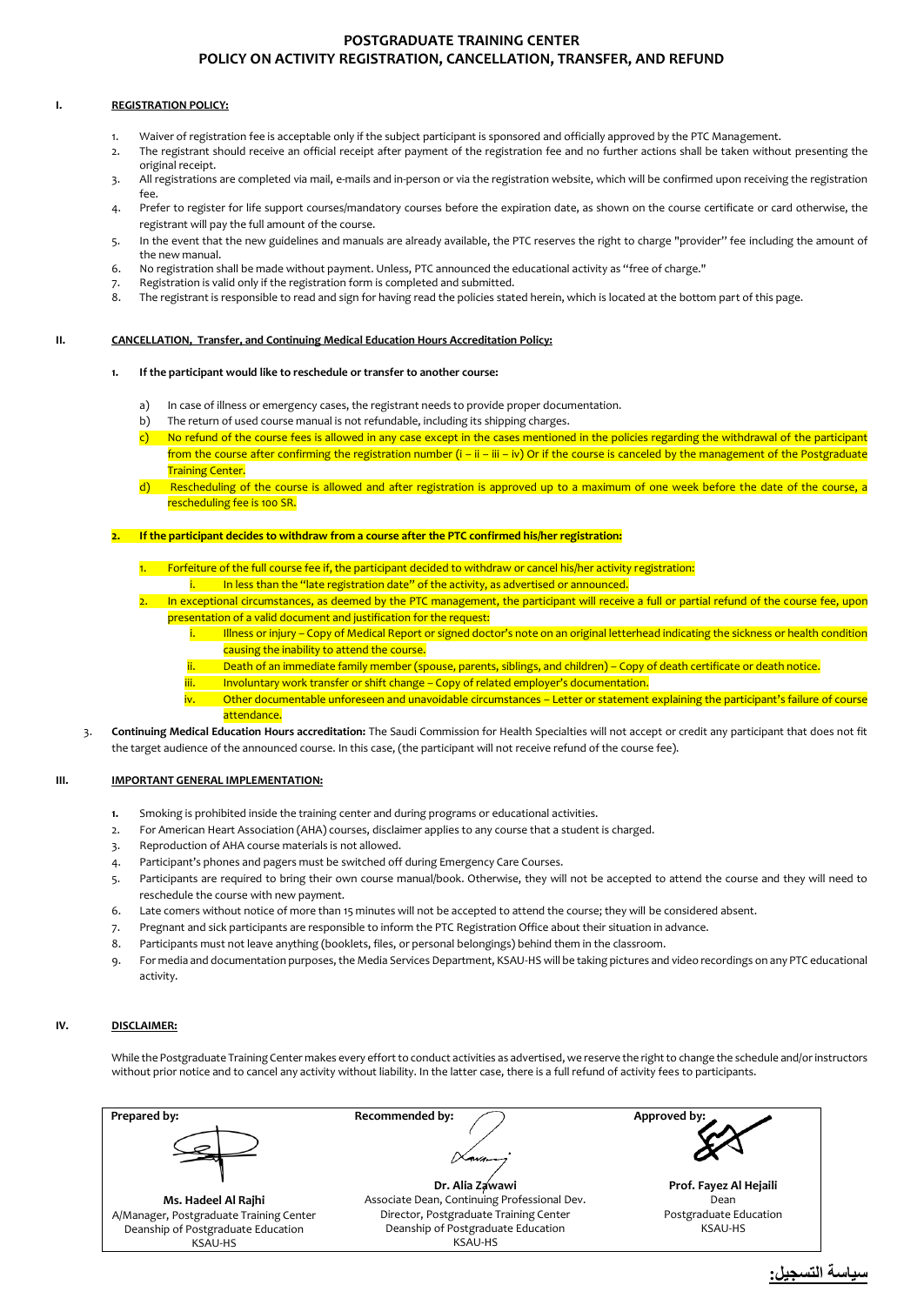- .1 اإلعفاء عن رسوم التسجيل يكون مقبوالً فقط في حال تمت رعاية المشترك من قبل جهة معتمدة رسميًا من قبل إدارة مركز تدريب الدراسات العليا.
	- .2 يجب أن يتلقى المشترك إيصاال رسميا بسداد رسوم التسجيل ولن يتم إتخاذ أي إجراءات أخرى دون تقديم األيصال السداد الرسمي.
- 3. إذا تمت عملية تسجيل المشترك من خلال البريد الإلكتروني الخاص بمكتب التسجيل، أو التسجيل من خلال، أو من إلى من خلال الموقع الإلكتروني للتسجيل سيتم إعتمادعملية التسجيل فقط بعد اكتمال عملية دفع الرسوم وإصدار ايصال السداد الرسمي.
- 4. يفضل إعادة التسجيل في دورات دعم الحياة الإلزامية قبل إنتهاء تاريخ صلاحية الشهادة كما هو موضح في شهادة الدورة التدريبية أو في بطاقة الدورة التدريبية، وخالف ذلك يتوجب على المشترك دفع الرسوم كاملة.
- .5 في حال توفر شروط أو ملحقات جديدة إلحدى الدورات، يحق لمركز تدريب الدراسات العليا فرض الرسوم الكاملة للدروة وتشمل رسوم الملحقات الجديدة مثل : الكتب وغيرها.
	- .6 ال يتم اعتماد عملية التسجيل بدون دفع الرسوم في جميع الدورات، خالف ذلك سيتم اإلعالن عن الدورات المجانية.
		- .7 عملية التسجيل تكون سارية المفعول عند إكتمال السداد وإكمال نموذج التسجيل وتسليمه.
	- .8 يجب على المشترك أن يطلع ويوقع بموجب قرائته لهذه السياسات الخاصة بمكتب التسجيل قبل عملية السداد وإكمال التسجيل**.**

## **سياسات اإللغاء 'إعادة الجدولة وسياسة ساعات االعتماد: في حالة رغبة المشترك في إعادة الجدولة أو نقل التسجيل لدورة أخرى:**

- .1 في حاالت المرض أو حاالت الطوارئ، يتوجب على المشترك تزويد مكتب التسجيل بالوثائق الداعمة لذلك.
	- .2 إرجاع ملحقات الدورة المستخدمة كالكتب وغيرها. غير مستردة الرسوم بما في ذلك رسوم الشحن.
- 3. لايسمح بإستعادة رسوم الدورة بأي حال من الأحول ماعدا في الحالات المذكورة في السياسات الخاصة بإنسحاب المشترك من الدورة بعد تأكيد تسجيلة رقم 2 3 – 4 – 5 أو حال إلغاء الدورة من قبل إدارة مركز تدريب الدراسات العليا.
	- 4. يسمح بإعادة الجدولة للدورة وبعد إعتماد التسجيل حتى قبل تاريخ إنعقادها بإسبوع كحد أقصى،يتم تطبيق رسوم إعادة الجدولة بقيمة 100 ريال.

## **إذا قرر المشترك االنسحاب من الدورة بعد تأكيد تسجيله, يتم تطبيق مايلي:**

- .1 ال يتم استرداد رسوم الدورة في حال أي إلغاء يقوم به المشترك بعد تاريخ إقفال التسجيل للدورة كما هو معلن ومنشور.
- .2 في حالة المرض أو اإلصابة يرجى تزويد مكتب التسجيل بتقرير موقعا من قبل الطبيب يشير إلى عدم القدرة على حضور الدورة.
	- 3. وفاة أحد أفراد الأسرة المباشرين ( الزوج الأب الشقيق الطفل) مع إثبات شهادة الوفاة أو إشعار الوفاة.
		- .4 ظروف نقل العمل أو التغيير مع إثبات وثائق صاحب العمل.
- .5 ظروف أخرى غير متوقعة واليمكن تجنبها قابلة للتوثيق تمنع حضور الدورة يحصل المشتركون على رد كامل أو جزئي من رسوم الدورة.

## **سياسة ساعات االعتماد:**

 اعتماد ساعات التعليم الطبي المستمر: لن تقبل الهيئة السعودية للتخصصات الطبية إضافة أي مشترك ال يتناسب مع الفئة المستهدفة للدورة المعلن عنها. في هذه الحالة (رسوم الدورة غير مستردة).

## **تعليمات عامة يجب التقيد بها:**

- .1 التدخين ممنوع داخل مركز التدريب و أثناء البرامج أو النشاطات التعليمية.
- .2 للحصول على دورات جمعية القلب األمريكية، فإن الجمعية تخلي مسؤوليتها عن أي رسوم يعتمدها المركز على المشاركين لحضور الدورات.
	- 3. يجب إغلاق الأجهزة النقالة وأجهزة الإستدعاء الخاصة خلال جميع دورات دعم الحياة.
	- .4 يتوجب على المشتركين إحضار المستلزمات/ الكتب الخاصة بالدورات وإال فلن يتم قبول حضورهم وإعادة دفع الرسوم من جديد.
		- 5. لايسمح بنسخ أو إعادة طباعة مواد جمعية القلب الأمريكية.
		- .6 لن يتم قبول المشتركين المتأخرين دون سابق إنذار ألكثر من 15 دقيقة لحضور الدورة وسيتم إعتبارهم غائبين.
			- .7 ظروف الحمل الخاصة بالمشتركات أو في حال المرض، يتم إفادة مكتب التسجيل عن الحالة مقدما.
			- .8 يجب على المشتركين عدم ترك المستلزمات الخاصة بهم بعد نهاية الدورة كالكتيبات والملفات، .. إلخ.
- 9. للإستخدام الرسمي ولأهداف إعلامية و توثيقية، قسم خدمات الإعلام بجامعة الملك سعود للعلوم الصحية سيقوم بإلتقاط الصور وتسجيلات الفيديو لأي نشاط تعليمي في مركز تدريب الدراسات العليا.

## **سياسة إخالء المسؤولية:**

في حين يبذل مركز تدريب الدراسات العليا قصارى جهده للقيام بالأنشطة كما هو معلن، فإننا نحتفظ بالحق في تغيير الجدول أو المدربين دون إشعار مسبق وإلغاء أي أنشطة دون مسؤولية . في الحالة األخيرة يتم إسترداد رسوم النشاط بالكامل للمشاركين.

| الموافقة بواسطة:         | التوصية بواسطة:                                     | الإعداد بواسطة:                                |
|--------------------------|-----------------------------------------------------|------------------------------------------------|
|                          |                                                     |                                                |
|                          | $1$ $\mu$                                           |                                                |
| البروفيسور/ فايز الكجيلي | الدكتورة/ عُليلِء زواوي                             |                                                |
| عميد مركز تدريب الدراسات | عميد مساعد، في التطويـــــــــر<br>المهنسي المستسمر | الأستاذة/ هديل الراجحي                         |
| جامعة الملك سعود للعلوم  | مدير مركز تدريب الدراسات                            | مدير بالإنابة لمركز تدريب<br>السدراسسات العليس |
| الصحب                    | السعسليسا                                           | عمادة الدراسات العليــ                         |
|                          | عمادة الدراسات العليا                               | جامعة الملك سعود للعلـــــــوم                 |
|                          | جامعة الملك سعود للعلوم<br>الصحد                    | الصحد                                          |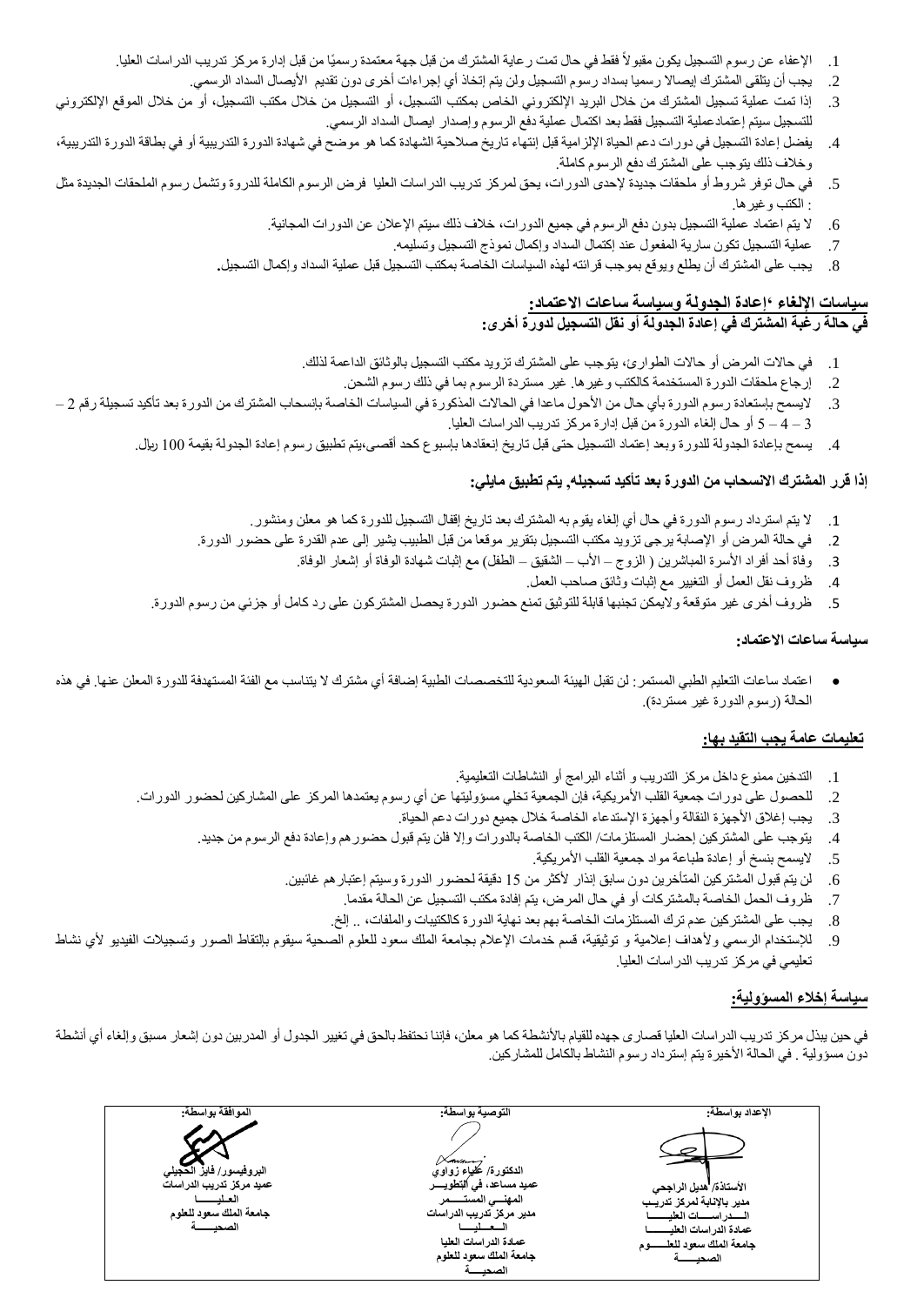# **Policy & Procedures of Symposia and Conferences:**

### **Important Guidelines:**

- 1. Participants need to create an online account at http://events.ksau-hs.edu.sa so they can register in an event. Payment is non-refundable and will not be accepted if the participant does not have an online file and registration.
- **2. Attendance certificates have corresponding fees. Kindly refer to each event's description.**
- **3. Conference registration is separate from workshop registration.**
- 4. Participants are exclusively responsible for their [http://events.ksau-hs.edu.sa](http://events.ksau-hs.edu.sa/) accounts and all details they provide in the system. The organizing department (DPE-SCD) is not liable for the errors or inaccuracies of spellings, titles, SCFHS **professional numbers etc. and the situations resulting to non-issuance of e-certificates for the CME.**
- 5. Attendees must abide, follow and complete the attendance scanning timeline. Any participant who is absent, misses the scheduled log in, or arrives late at the venue, will not be considered as an active participant and will not earn an e**certificate.**
- **6. On-site registration will be accepted but receipt of all privileges cannot be guaranteed.**
- **7. The DPE- SCD has the right to amend the policies whenever deemed necessary.**

## **Registration and Attendance Policy**

Please follow the instructions below carefully:

- Onsite registration will be available on the first day of the event only for limited seats; however, receipt of all privileges cannot be guaranteed.
- Attendance:
	- Participants should be punctual and follow the timeline and program announced.
	- The venue dates and timeline of the event can be subject to changes by the organizer whenever deemed necessary.
	- The participants must bring their original Identification card while attending the event. Screenshots or electronic images of said Identification cards are not permissible.
	- Participants who don't show proper identification will not be allowed to attend the conference.
	- Access to conference functions without a conference badge will be denied. Participants without an official conference badge will be asked to show proof of registration.
	- All registrants who are subjected to slot availability will be accepted on a first-come, first-serve concept.

## **Payment Policy:**

- Participant should register and complete personal information in their account profile at [http://events.ksau](http://events.ksau-hs.edu.sa/)[hs.edu.sa](http://events.ksau-hs.edu.sa/) and select the conference or workshop accordingly.
- Payment will be accepted only if participant has completed the online registration.
- All registration fees are non-refundable and registration cannot be cancelled.
- All registrations are individual and non-transferable to other participants.
- Only individual payment will be accepted. Group payments are not allowed.
- Registration payments made will be issued an official receipt.
- **Only Onsite Registration payment** will be available during the duration of the said event.
- Registration Payment, whether onsite or pre-registered should be on cash basis and will be accepted only until the last day of the event. Any payment made thereafter will be considered null and void and is non-refundable.

## **Survey links and CME hour accreditation will only be activated if the participant has:**

- 1) Verified registration payment Official Receipt issued by KSAU-HS.
- 2) Updated Account Profile with ACCURATE Saudi Council Number in the Events Management System
- 3) Completed the attendance record.